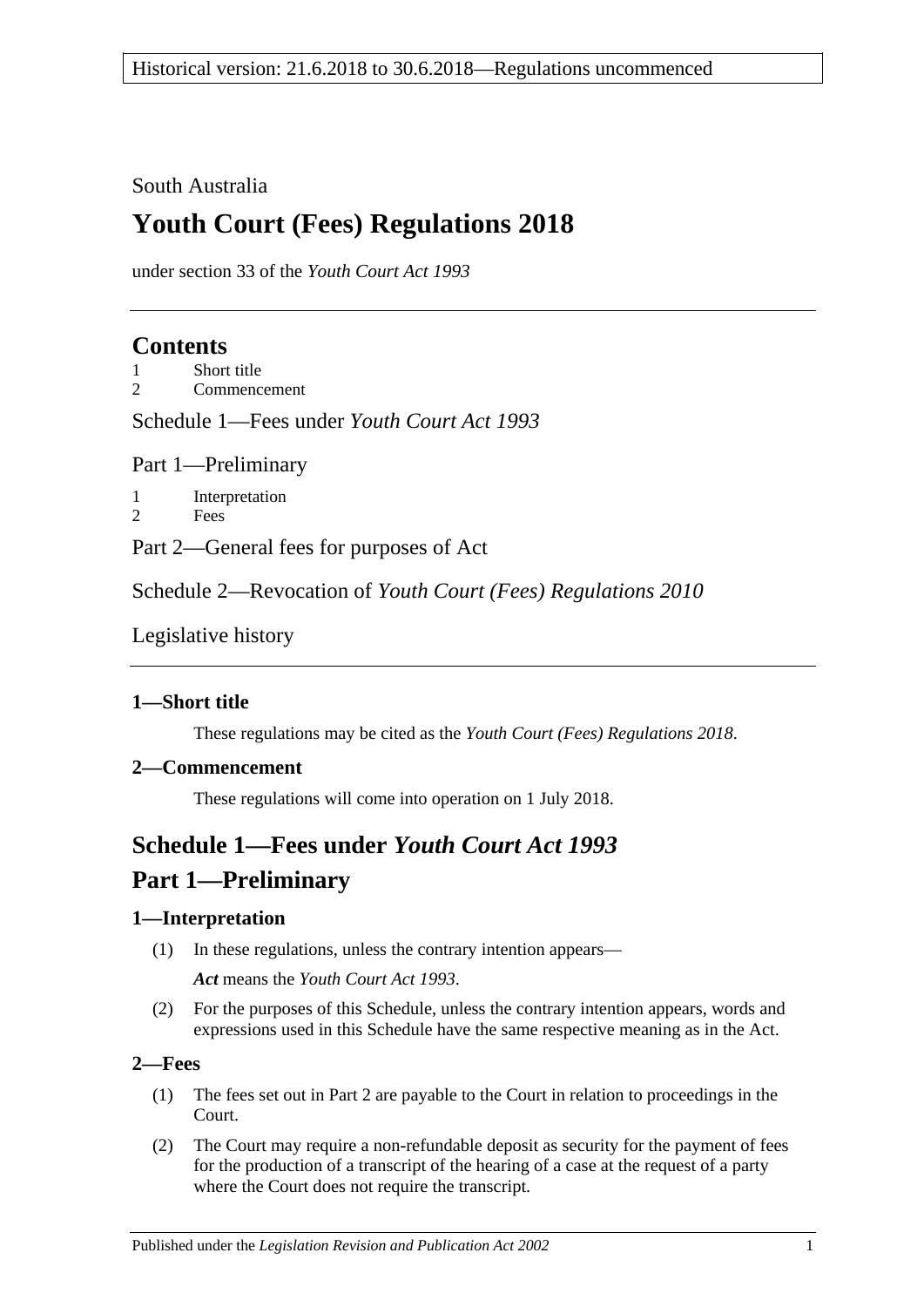- (3) Section 15 of the *[Crown Proceedings Act](http://www.legislation.sa.gov.au/index.aspx?action=legref&type=act&legtitle=Crown%20Proceedings%20Act%201992) 1992* makes provision in relation to the State Crown's liability for fees and charges in civil proceedings in the Court.
- <span id="page-1-1"></span>(4) A government agency is not required to pay any fee or charge—
	- (a) for commencing, or taking any step in, proceedings in the criminal jurisdiction of the Court; or
	- (b) for obtaining a transcript of any such proceedings to which it is a party; or
	- (c) for obtaining a copy of evidence in any such proceedings to which it is a party.
- (5) Any costs to which a government agency is entitled will be calculated as if the government agency were liable to pay, and had in fact paid, fees and charges from which it is exempt under [subregulation](#page-1-1)  $(4)$ .
- (6) In this regulation—

*government agency* has the same meaning as in the *[Magistrates Court \(Fees\)](http://www.legislation.sa.gov.au/index.aspx?action=legref&type=subordleg&legtitle=Magistrates%20Court%20(Fees)%20Regulations%202004)  [Regulations](http://www.legislation.sa.gov.au/index.aspx?action=legref&type=subordleg&legtitle=Magistrates%20Court%20(Fees)%20Regulations%202004) 2004*.

## **Part 2—General fees for purposes of Act**

| 1 | On commencement of proceedings for summary applications,<br>summary offences, minor indictable offences or indictable offences | \$272.00 plus if the complaint or<br>information alleges more than<br>1 offence - \$49.50 |  |  |
|---|--------------------------------------------------------------------------------------------------------------------------------|-------------------------------------------------------------------------------------------|--|--|
|   | On application for an adoption order under the <i>Adoption Act 1988</i>                                                        | \$175.00                                                                                  |  |  |
| 3 | For copy of evidence—                                                                                                          |                                                                                           |  |  |
|   | per page in electronic form<br>(a)                                                                                             | \$8.10                                                                                    |  |  |
|   | per page in hard-copy form<br>(b)                                                                                              | \$10.40                                                                                   |  |  |
| 4 | For copy of reasons for judgment—per page                                                                                      | \$8.10                                                                                    |  |  |
|   | Note—                                                                                                                          |                                                                                           |  |  |
|   | A party to proceedings is entitled to 1 copy of the reasons<br>without charge.                                                 |                                                                                           |  |  |
| 5 | \$4.90<br>For copy of any other document—per page                                                                              |                                                                                           |  |  |
| 6 | \$16.40<br>For production of transcript at request of a party where the Court<br>does not require the transcript—per page      |                                                                                           |  |  |

## <span id="page-1-0"></span>**Schedule 2—Revocation of** *Youth Court (Fees) Regulations 2010*

The *[Youth Court \(Fees\) Regulations](http://www.legislation.sa.gov.au/index.aspx?action=legref&type=subordleg&legtitle=Youth%20Court%20(Fees)%20Regulations%202010) 2010* are revoked.